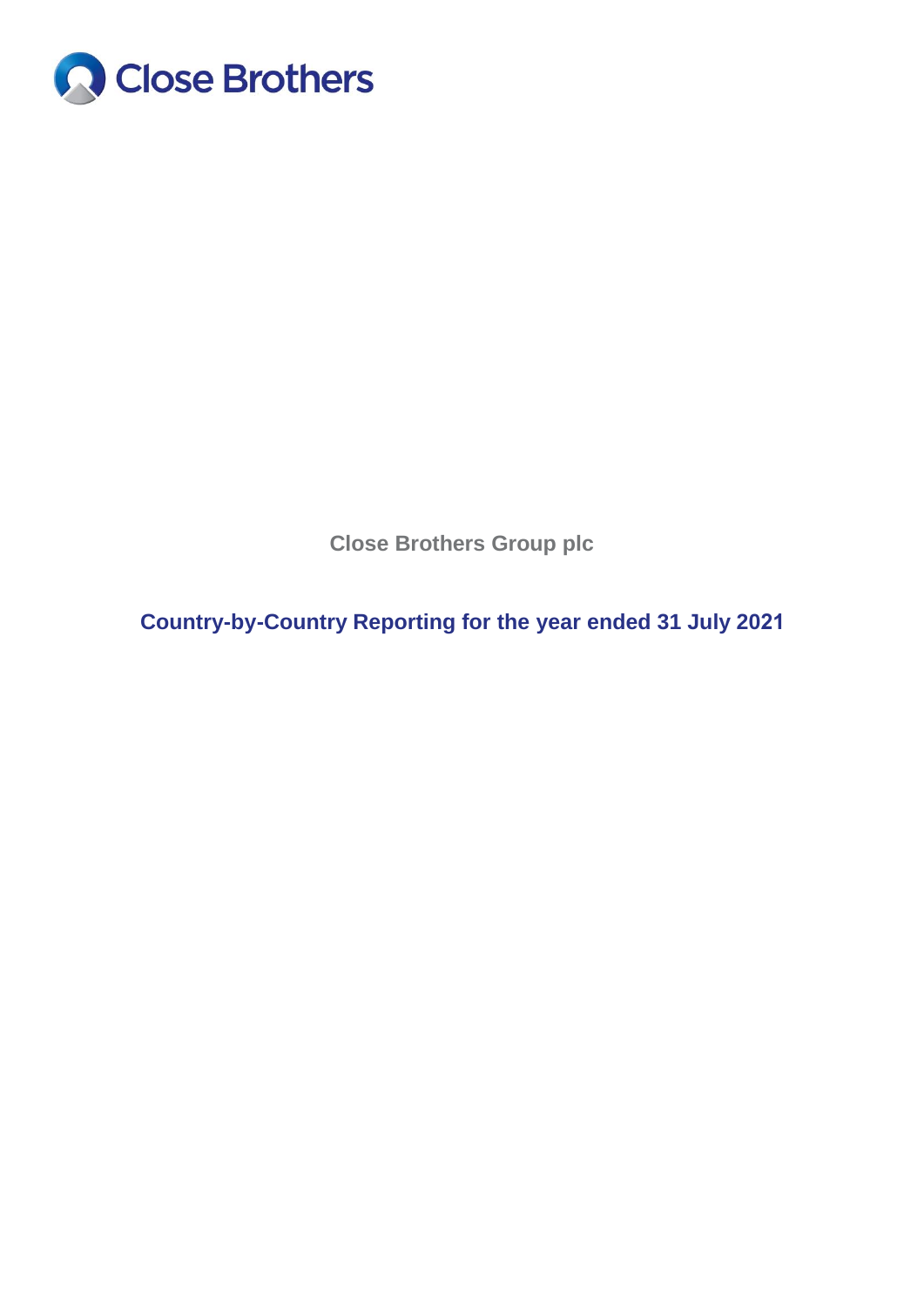

The following table is disclosed in accordance with the Capital Requirements (Country-by-Country Reporting) Regulations 2013 for the year ended 31 July 2021:

#### **AUDITED**

| Country                | <b>Description of Activity</b> | Em <sup>3</sup> | Turnover Profit/(Loss) before tax<br>Em <sup>4</sup> | Tax paid<br>Em <sup>3</sup> | <b>Public subsidies received</b><br>Em <sup>6</sup> | Average number of<br>full time employees' |
|------------------------|--------------------------------|-----------------|------------------------------------------------------|-----------------------------|-----------------------------------------------------|-------------------------------------------|
| <b>United Kingdom</b>  | <b>Financial services</b>      | 909.7           | 249.6                                                | 68.4                        |                                                     | 3,529                                     |
| <b>Channel Islands</b> | <b>Financial services</b>      | 6.6             | 3.5                                                  | 0.2                         |                                                     | 23                                        |
| Germany                | Specialist lending             | 2.8             | (1.7)                                                | (0.4)                       | $\overline{\phantom{0}}$                            | 38                                        |
| <b>Ireland</b>         | Specialist lending             | 33.5            | 13.8                                                 | 0.2                         | $\overline{\phantom{a}}$                            | 39                                        |
|                        | <b>Group Total</b>             | 952.6           | 265.2                                                | 68.4                        |                                                     | 3,629                                     |

Notes:

1. The above was prepared in accordance with the group's accounting policies detailed in note 1 within the Close Brothers Group plc Annual Report 2021.

2. In accordance with the guidance issued by HM Treasury we have considered the country of incorporation of legal entities and the jurisdiction of residence for branches. A list of the group's subsidiaries including country of incorporation can be found in note 30 "Investments in subsidiaries" of the Close Brothers Group plc Annual Report 2021.

3. Operating income per the Close Brothers Group plc Annual Report 2021.

4. Operating profit before tax per the Close Brothers Group plc Annual Report 2021.

5. Cash paid net of any cash refund received.

6. There were no public subsidies, as defined by the regulations, received for the year ended 31 July 2021.

7. Calculated as average number of employees on a monthly full time equivalent basis.

8. Agreed to the Close Brothers Group plc Annual Report 2021 where applicable.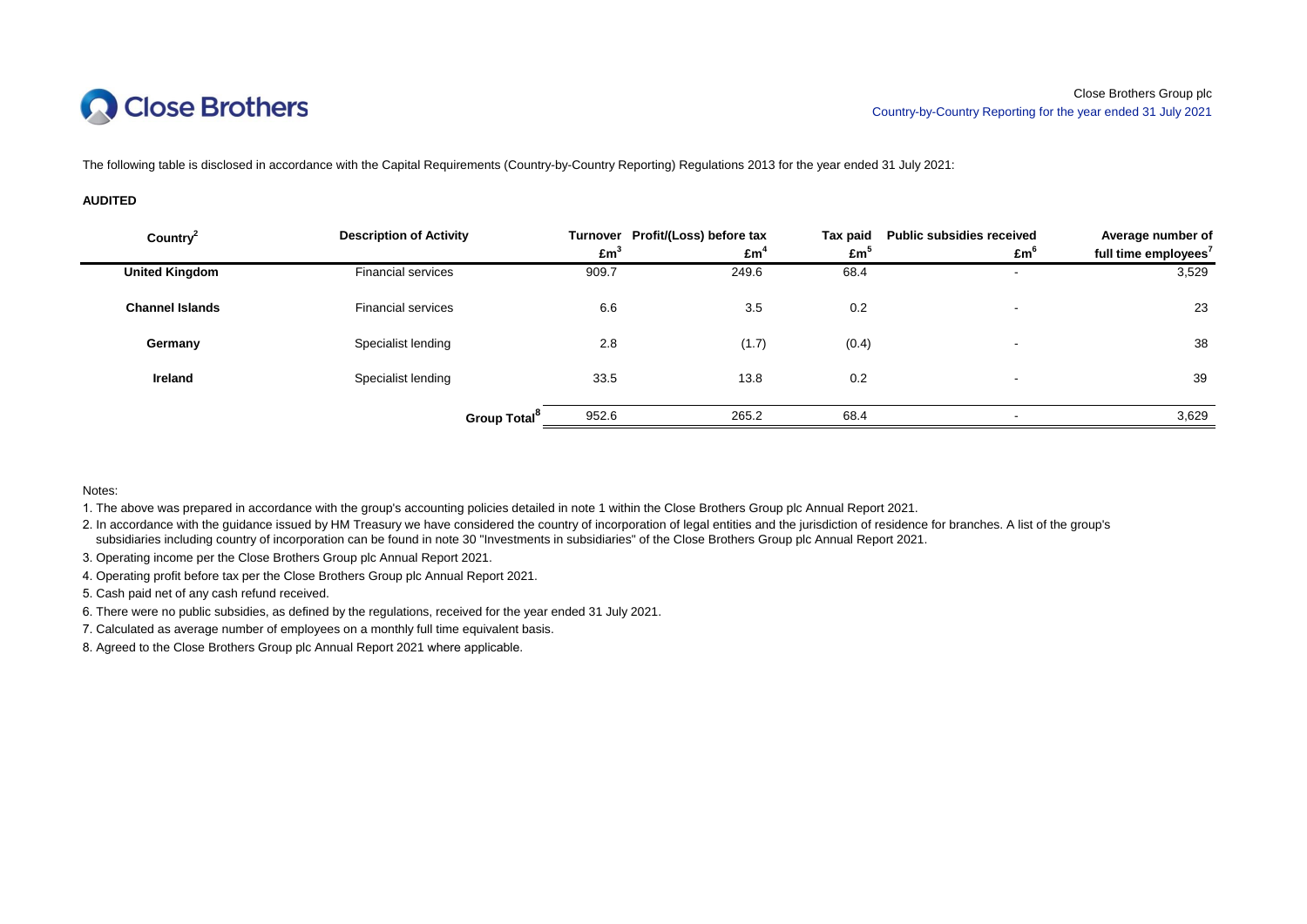# Independent auditors' report to the directors of Close Brothers Group plc

## Report on the audit of the country-by-country information

### Opinion

In our opinion, Close Brothers Group plc's country-by-country information for the year ended 31 July 2021 has been properly prepared, in all material respects, in accordance with the requirements of the Capital Requirements (Country-by-Country Reporting) Regulations 2013.

We have audited the country-by-country information for the year ended 31 July 2021 in the Country-by-Country Report.

#### Basis for opinion

We conducted our audit in accordance with International Standards on Auditing (UK) ("ISAs (UK)"), including ISA (UK) 800 and ISA (UK) 805, and applicable law. Our responsibilities under ISAs (UK) are further described in the Auditors' responsibilities for the audit of the country-by-country information section of our report. We believe that the audit evidence we have obtained is sufficient and appropriate to provide a basis for our opinion.

#### Independence

We remained independent of the company in accordance with the ethical requirements that are relevant to our audit of the country-by-country information in the UK, which includes the FRC's Ethical Standard, as applicable to listed public interest entities, and we have fulfilled our other ethical responsibilities in accordance with these requirements.

#### Emphasis of matter - Basis of preparation

In forming our opinion on the country-by-country information, which is not modified, we draw attention to note 1 of the country-by-country information which describes the basis of preparation. The country-by-country information is prepared for the directors for the purpose of complying with the requirements of the Capital Requirements (Country-by-Country Reporting) Regulations 2013. The country-by-country information has therefore been prepared in accordance with a special purpose framework and, as a result, the country-by-country information may not be suitable for another purpose.

#### Conclusions relating to going concern

Based on the work we have performed, we have not identified any material uncertainties relating to events or conditions that, individually or collectively, may cast significant doubt on the company's ability to continue as a going concern for a period of at least twelve months from the date on which the country-by-country information is authorised for issue.

In auditing the country-by-country information, we have concluded that the directors' use of the going concern basis of accounting in the preparation of the country-by-country information is appropriate.

However, because not all future events or conditions can be predicted, this conclusion is not a guarantee as to the company's ability to continue as a going concern.

Our responsibilities and the responsibilities of the directors with respect to going concern are described in the relevant sections of this report.

#### Responsibilities for the country-by-country information and the audit

#### Responsibilities of the directors for the country-by-country information

The directors are responsible for the preparation of the country-by-country information in accordance with the requirements of the Capital Requirements (Country-by-Country Reporting) Regulations 2013 as explained in the basis of preparation and accounting policies in note 1 to the country-by-country information, and for determining that the basis of preparation and accounting policies are acceptable in the circumstances. The directors are also responsible for such internal control as they determine is necessary to enable the preparation of country-by-country information that is free from material misstatement, whether due to fraud or error.

In preparing the country-by-country information, the directors are responsible for assessing the company's ability to continue as a going concern, disclosing as applicable, matters related to going concern and using the going concern basis of accounting unless the directors either intend to liquidate the company or to cease operations, or have no realistic alternative but to do so.